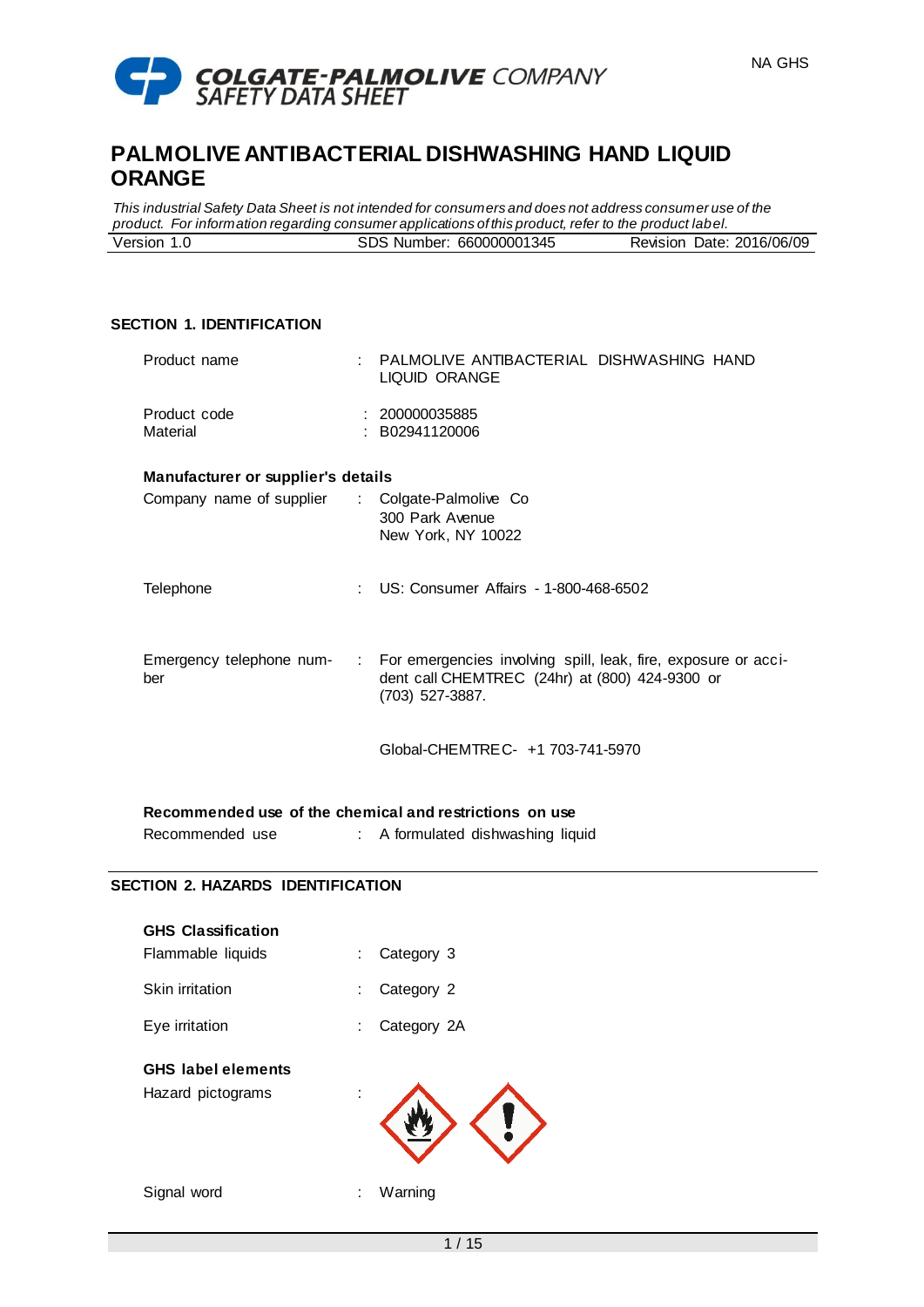

*This industrial Safety Data Sheet is not intended for consumers and does not address consumer use of the product. For information regarding consumer applications of this product, refer to the product label.* Version 1.0 SDS Number: 660000001345 Revision Date: 2016/06/09

| Hazard statements        | : H226 Flammable liquid and vapour.<br>H315 Causes skin irritation.<br>H319 Causes serious eye irritation.                                                                                                                                                                                                                                                                                                                                                                                                                                                                                                                                                                                           |
|--------------------------|------------------------------------------------------------------------------------------------------------------------------------------------------------------------------------------------------------------------------------------------------------------------------------------------------------------------------------------------------------------------------------------------------------------------------------------------------------------------------------------------------------------------------------------------------------------------------------------------------------------------------------------------------------------------------------------------------|
| Precautionary statements | <b>Prevention:</b><br>P201 Obtain special instructions before use.<br>P202 Do not handle until all safety precautions have been read<br>and understood.<br>P210 Keep away from heat/sparks/open flames/hot surfaces.<br>No smoking.<br>P233 Keep container tightly closed.<br>P240 Ground/bond container and receiving equipment.<br>P241 Use explosion-proof electrical/ventilating/lighting/equip-<br>ment.<br>P242 Use only non-sparking tools.<br>P243 Take precautionary measures against static discharge.<br>P264 Wash skin thoroughly after handling.<br>P280 Wear protective gloves/ protective clothing/ eye protection/<br>face protection.                                               |
|                          | Response:                                                                                                                                                                                                                                                                                                                                                                                                                                                                                                                                                                                                                                                                                            |
|                          | P303 + P361 + P353 IF ON SKIN (or hair): Take off immediately<br>all contaminated clothing. Rinse skin with water/shower.<br>P305 + P351 + P338 IF IN EYES: Rinse cautiously with water<br>for several minutes. Remove contact lenses, if present and easy<br>to do. Continue rinsing.<br>P308 + P313 IF exposed or concerned: Get medical advice/<br>attention.<br>P332 + P313 If skin irritation occurs: Get medical advice/ atten-<br>tion.<br>P337 + P313 If eye irritation persists: Get medical advice/ atten-<br>tion.<br>P362 Take off contaminated clothing and wash before reuse.<br>P370 + P378 In case of fire: Use dry sand, dry chemical or alco-<br>hol-resistant foam to extinguish. |
|                          | Storage:<br>P403 + P235 Store in a well-ventilated place. Keep cool.                                                                                                                                                                                                                                                                                                                                                                                                                                                                                                                                                                                                                                 |
|                          | P405 Store locked up.                                                                                                                                                                                                                                                                                                                                                                                                                                                                                                                                                                                                                                                                                |
|                          | Disposal:<br>P501 Dispose of contents/ container to an approved waste dis-<br>posal plant.                                                                                                                                                                                                                                                                                                                                                                                                                                                                                                                                                                                                           |
| <b>Other hazards</b>     |                                                                                                                                                                                                                                                                                                                                                                                                                                                                                                                                                                                                                                                                                                      |

None known.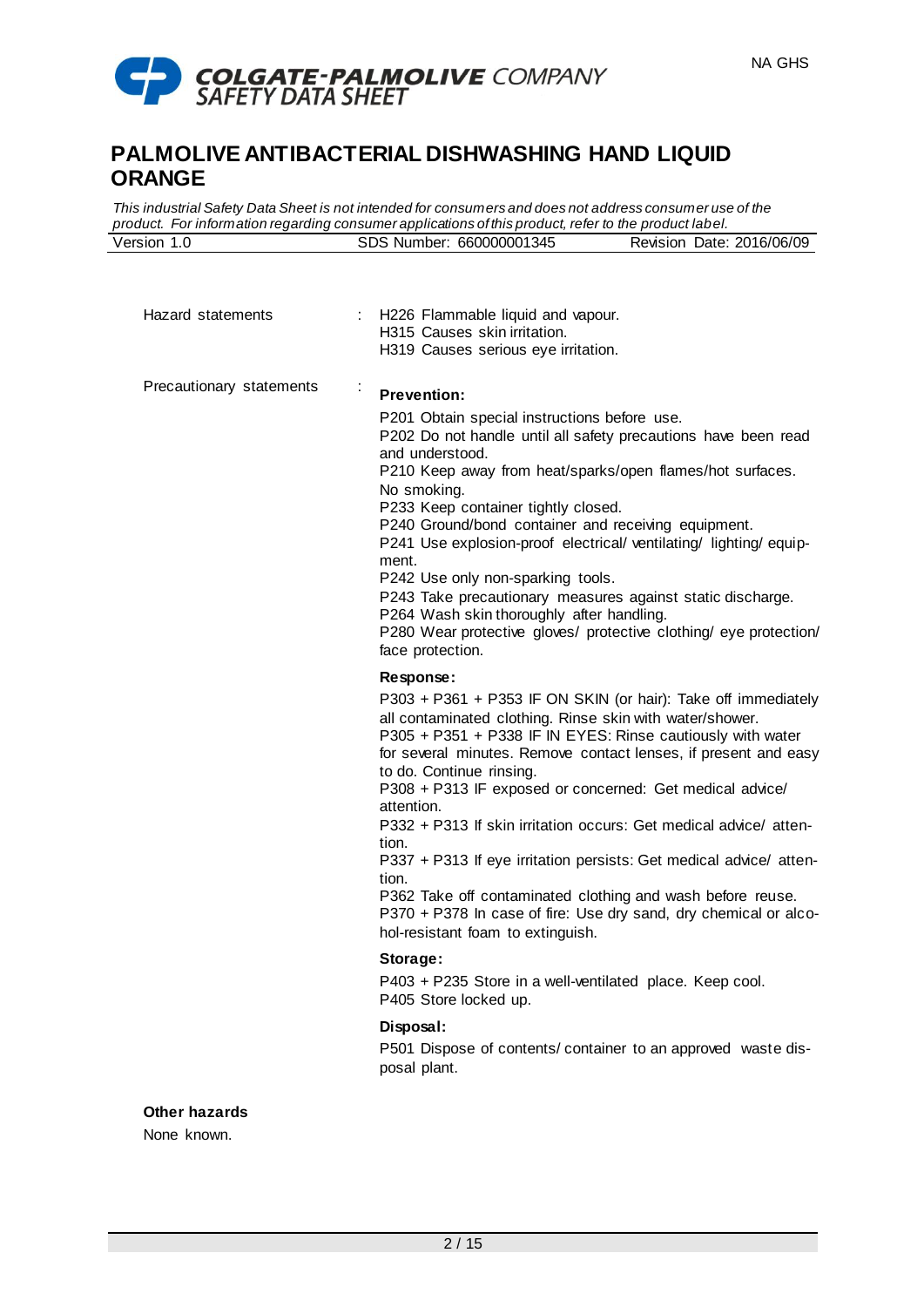

*This industrial Safety Data Sheet is not intended for consumers and does not address consumer use of the product. For information regarding consumer applications of this product, refer to the product label.* Version 1.0 SDS Number: 660000001345 Revision Date: 2016/06/09

### **SECTION 3. COMPOSITION/INFORMATION ON INGREDIENTS**

#### **Hazardous components**

| Chemical name                                | CAS-No.    | Concentration (% w/w) |
|----------------------------------------------|------------|-----------------------|
| 3-Lauroylamidopropyl betaine                 | 4292-10-8  | $>= 1 - 5$            |
| SODIUM DODECYL BENZENE SULFONATE<br>(LINEAR) | 25155-30-0 | $>= 1 - 5$            |
| ETHANOL (ETHYL ALCOHOL)                      | 64-17-5    | $>= 1 - 5$            |
| $L(+)$ -LACTIC ACID                          | 79-33-4    | $>= 1 - 5$            |
| SODIUM XYLENE SULFONATE                      | 1300-72-7  | $>= 1 - 5$            |
| <b>METHANOL</b>                              | 67-56-1    | $>= 0.1 - 1.1$        |

#### **SECTION 4. FIRST AID MEASURES**

| General advice                                                    | : No hazards which require special first aid measures.                                                                                                               |
|-------------------------------------------------------------------|----------------------------------------------------------------------------------------------------------------------------------------------------------------------|
| If inhaled                                                        | : Move to fresh air in case of accidental inhalation of dust or<br>fumes from overheating or combustion.<br>If symptoms persist, call a physician.                   |
| In case of skin contact                                           | : Take off contaminated clothing and shoes immediately.<br>Wash off with soap and plenty of water.                                                                   |
| In case of eye contact                                            | : Flush eyes with water as a precaution.<br>Remove contact lenses.<br>Protect unharmed eye.<br>Keep eye wide open while rinsing.                                     |
| If swallowed                                                      | : Clean mouth with water and drink afterwards plenty of water.<br>Do not give milk or alcoholic beverages.<br>Never give anything by mouth to an unconscious person. |
| Most important symptoms<br>and effects, both acute and<br>delayed | : Causes skin irritation.<br>Causes serious eye irritation.                                                                                                          |

#### **SECTION 5. FIREFIGHTING MEASURES**

| Suitable extinguishing media | : Use extinguishing measures that are appropriate to local cir-<br>cumstances and the surrounding environment. |
|------------------------------|----------------------------------------------------------------------------------------------------------------|
| ucts                         | Hazardous combustion prod- : No hazardous combustion products are known                                        |
| Further information          | : Standard procedure for chemical fires.                                                                       |
|                              | Special protective equipment : In the event of fire, wear self-contained breathing apparatus.                  |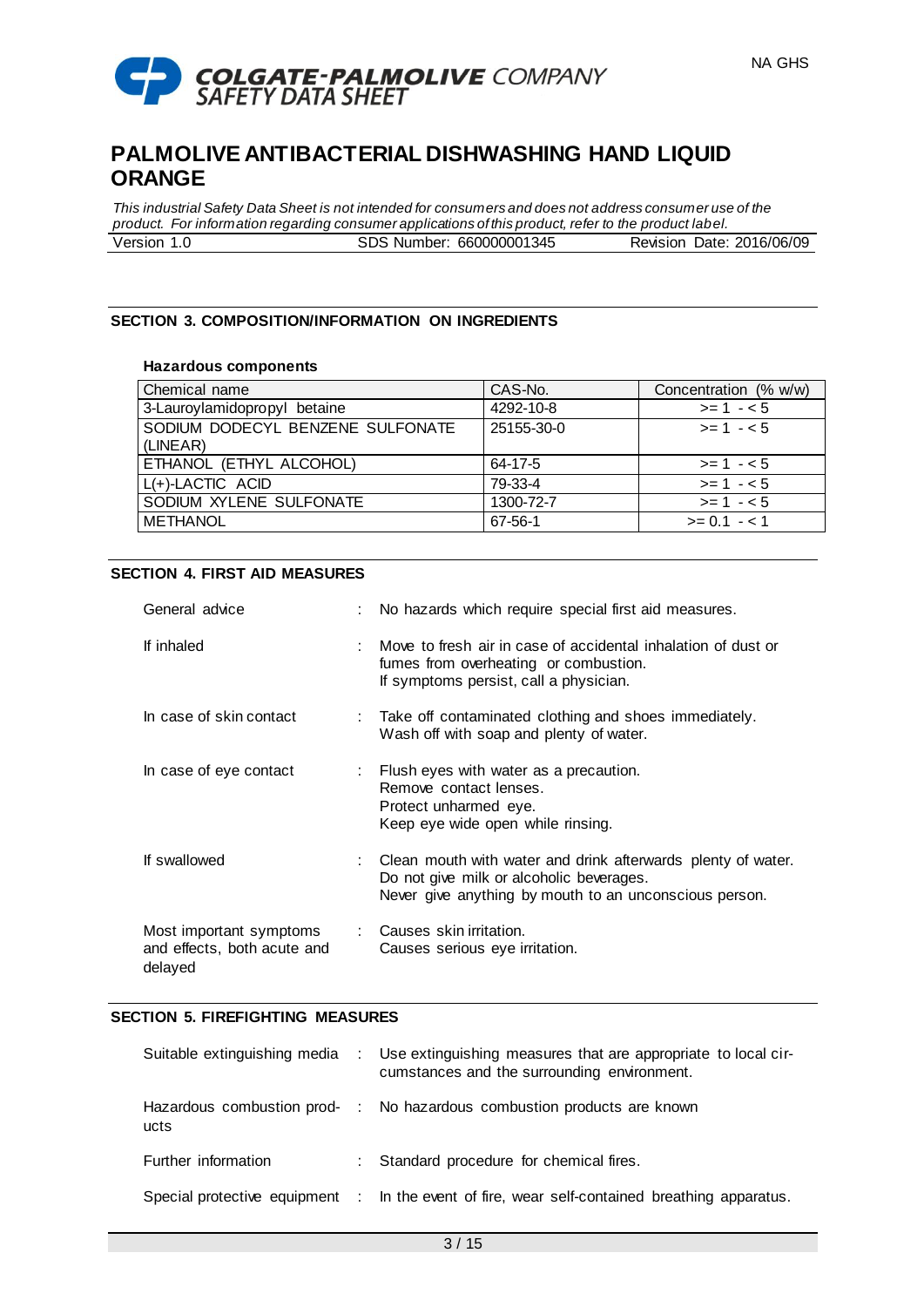

*This industrial Safety Data Sheet is not intended for consumers and does not address consumer use of the product. For information regarding consumer applications of this product, refer to the product label.* Version 1.0 SDS Number: 660000001345 Revision Date: 2016/06/09

for firefighters

### **SECTION 6. ACCIDENTAL RELEASE MEASURES**

| Environmental precautions                                | : No special environmental precautions required.                                                                                                                 |
|----------------------------------------------------------|------------------------------------------------------------------------------------------------------------------------------------------------------------------|
| Methods and materials for<br>containment and cleaning up | Neutralize with chalk, alkali solution or ammonia.<br>Wipe up with absorbent material (e.g. cloth, fleece).<br>Keep in suitable, closed containers for disposal. |

### **SECTION 7. HANDLING AND STORAGE**

| Advice on protection against<br>fire and explosion |   | : Normal measures for preventive fire protection.                              |
|----------------------------------------------------|---|--------------------------------------------------------------------------------|
| Advice on safe handling                            |   | For personal protection see section 8.<br>No special handling advice required. |
| Conditions for safe storage                        |   | Keep container tightly closed in a dry and well-ventilated<br>place.           |
| Materials to avoid                                 | ÷ | No special restrictions on storage with other products.                        |

# **SECTION 8. EXPOSURE CONTROLS/PERSONAL PROTECTION**

#### **Components with workplace control parameters**

| Components                 | CAS-No. | Value type<br>(Form of<br>exposure) | Control parame-<br>ters / Permissible<br>concentration | <b>Basis</b>   |
|----------------------------|---------|-------------------------------------|--------------------------------------------------------|----------------|
| ETHANOL (ETHYL<br>ALCOHOL) | 64-17-5 | <b>STEL</b>                         | $1,000$ ppm                                            | <b>ACGIH</b>   |
|                            |         | <b>TWA</b>                          | 1,000 ppm<br>1,900 mg/m3                               | NIOSH REL      |
|                            |         | <b>TWA</b>                          | 1,000 ppm<br>1,900 mg/m3                               | OSHA Z-1       |
|                            |         | <b>TWA</b>                          | 1,000 ppm<br>1,900 mg/m3                               | OSHA P0        |
| <b>METHANOL</b>            | 67-56-1 | TWA                                 | 200 ppm                                                | <b>ACGIH</b>   |
|                            |         | <b>STEL</b>                         | 250 ppm                                                | <b>ACGIH</b>   |
|                            |         | <b>TWA</b>                          | 200 ppm<br>260 mg/m3                                   | NIOSH REL      |
|                            |         | ST                                  | 250 ppm<br>325 mg/m3                                   | NIOSH REL      |
|                            |         | <b>TWA</b>                          | 200 ppm<br>260 mg/m3                                   | OSHA Z-1       |
|                            |         | <b>STEL</b>                         | 250 ppm                                                | <b>OSHA P0</b> |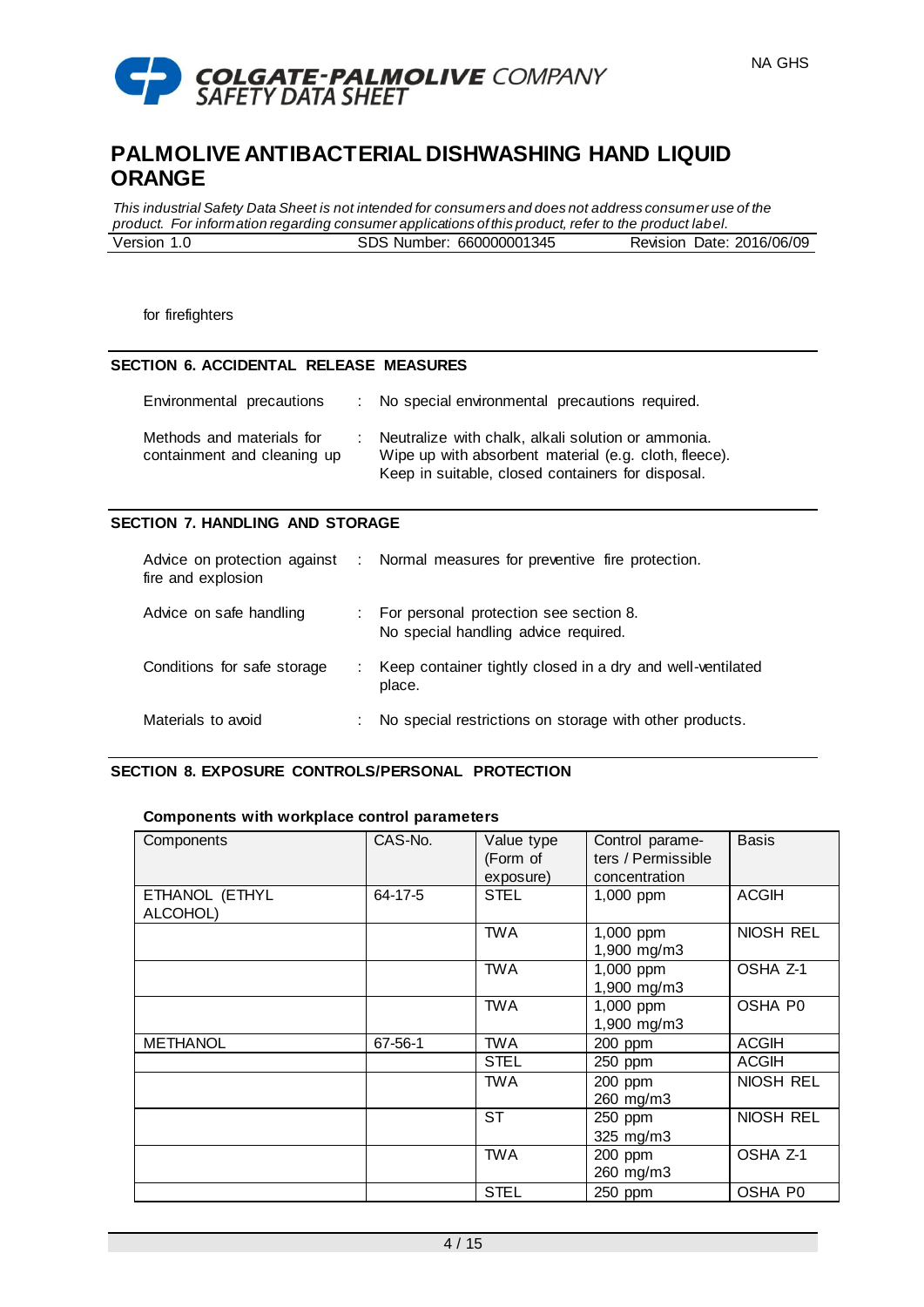

*This industrial Safety Data Sheet is not intended for consumers and does not address consumer use of the product. For information regarding consumer applications of this product, refer to the product label.* Version 1.0 SDS Number: 660000001345 Revision Date: 2016/06/09

|            | 325 mg/m3 |                     |
|------------|-----------|---------------------|
| <b>TWA</b> | 200 ppm   | OSHA P <sub>0</sub> |
|            | 260 mg/m3 |                     |

#### **Hazardous components without workplace control parameters**

| Components                   | CAS-No.    |
|------------------------------|------------|
| 3-Lauroylamidopropyl betaine | 4292-10-8  |
| SODIUM DODECYL               | 25155-30-0 |
| <b>BENZENE SULFONATE</b>     |            |
| (LINEAR)                     |            |
| L(+)-LACTIC ACID             | 79-33-4    |
| <b>SODIUM XYLENE</b>         | 1300-72-7  |
| <b>SULFONATE</b>             |            |

#### **Biological occupational exposure limits**

| Components      | CAS-No. | Control<br>parameters     | Biological<br>specimen | Sam-<br>pling<br>time                                                      | Permissible<br>concentra-<br>tion | <b>Basis</b>               |
|-----------------|---------|---------------------------|------------------------|----------------------------------------------------------------------------|-----------------------------------|----------------------------|
| <b>METHANOL</b> | 67-56-1 | CUST-<br>N15.001117<br>10 | Urine                  | End of<br>shift (As<br>soon as<br>possible<br>after<br>exposure<br>ceases) | $15 \text{ mg/l}$                 | <b>ACGIH</b><br><b>BEI</b> |

#### **Personal protective equipment**

| Respiratory protection | No personal respiratory protective equipment normally re- |  |  |
|------------------------|-----------------------------------------------------------|--|--|
|                        | quired.                                                   |  |  |

#### Hand protection

| Remarks                  | : For prolonged or repeated contact use protective gloves. |
|--------------------------|------------------------------------------------------------|
| Eye protection           | : Safety glasses                                           |
| Skin and body protection | : Protective suit                                          |
| Hygiene measures         | General industrial hygiene practice.                       |

# **SECTION 9. PHYSICAL AND CHEMICAL PROPERTIES**

| Appearance  | : liquid |
|-------------|----------|
| Colour      | orange   |
| рH          | : 3.25   |
| Flash point | : 136 °F |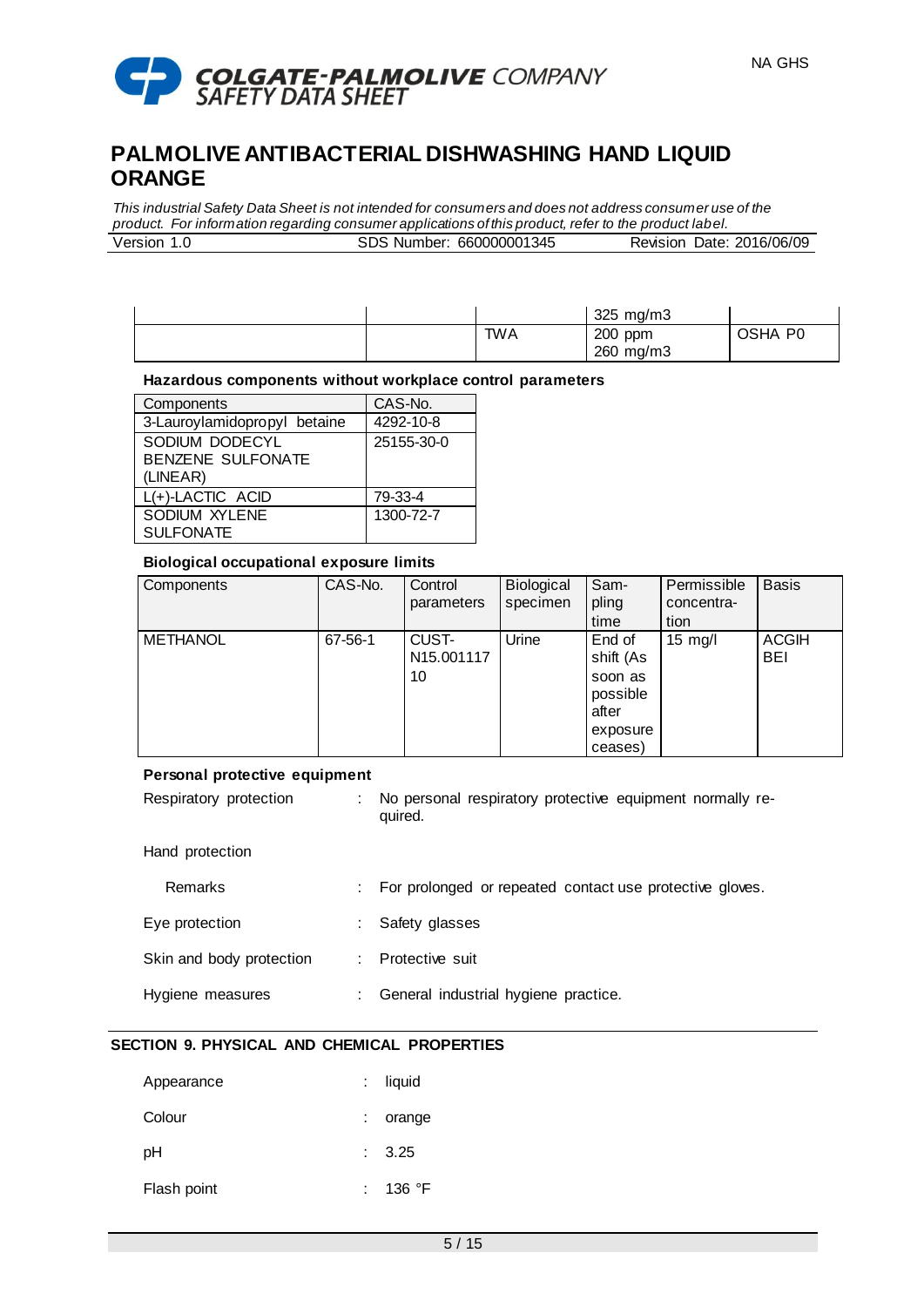

*This industrial Safety Data Sheet is not intended for consumers and does not address consumer use of the product. For information regarding consumer applications of this product, refer to the product label.* Version 1.0 SDS Number: 660000001345 Revision Date: 2016/06/09

Density : 1.049 g/cm3

# **SECTION 10. STABILITY AND REACTIVITY**

| Reactivity          |                            | : Stable under recommended storage conditions.                         |
|---------------------|----------------------------|------------------------------------------------------------------------|
| Chemical stability  | $\mathcal{L}^{\text{max}}$ | No decomposition if stored and applied as directed.                    |
| tions               |                            | Possibility of hazardous reac- : No hazards to be specially mentioned. |
| Conditions to avoid |                            | No data available                                                      |

# **SECTION 11. TOXICOLOGICAL INFORMATION**

### **Acute toxicity**

Not classified based on available information.

### **Product:**

| Acute oral toxicity   | : Acute toxicity estimate: $> 5,000$ mg/kg<br>Method: Calculation method |
|-----------------------|--------------------------------------------------------------------------|
| Acute dermal toxicity | : Acute toxicity estimate: $> 5,000$ mg/kg<br>Method: Calculation method |

### **Components:**

#### **3-Lauroylamidopropyl betaine:**

| Acute oral toxicity       | : LD50 (Rat): 2,335 mg/kg<br>Method: OECD Test Guideline 401      |
|---------------------------|-------------------------------------------------------------------|
| Acute inhalation toxicity | : Remarks: No data available                                      |
| Acute dermal toxicity     | : LD50 (Rabbit): > 2,000 mg/kg<br>Method: OECD Test Guideline 402 |

# **SODIUM DODECYL BENZENE SULFONATE (LINEAR):**

| Acute oral toxicity       | : LD50 (Rat): $1,080 - 1,980$ mg/kg<br>Method: No information available. |
|---------------------------|--------------------------------------------------------------------------|
| Acute inhalation toxicity | : Remarks: No data available                                             |
| Acute dermal toxicity     | : LD50 (Rat): $> 2,000$ mg/kg<br>Method: OECD Test Guideline 402         |

# **ETHANOL (ETHYL ALCOHOL):**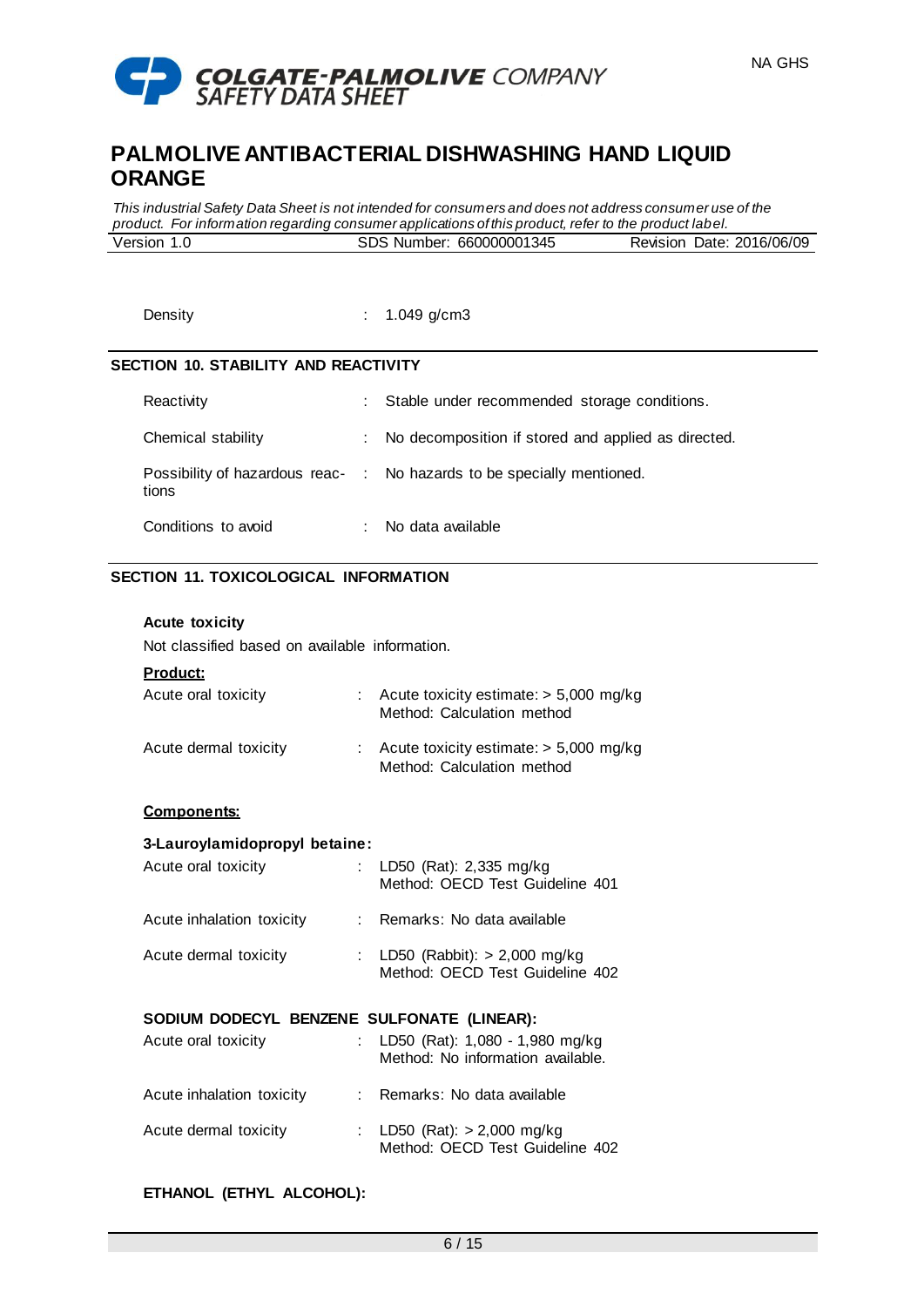

*This industrial Safety Data Sheet is not intended for consumers and does not address consumer use of the product. For information regarding consumer applications of this product, refer to the product label.* Version 1.0 SDS Number: 660000001345 Revision Date: 2016/06/09

| Acute oral toxicity                      |    | : LD50 (Rat): 10,470 mg/kg                                                                                                           |
|------------------------------------------|----|--------------------------------------------------------------------------------------------------------------------------------------|
| Acute inhalation toxicity                |    | : LC50 (Rabbit): 124.7 mg/l<br>Exposure time: 4 h<br>Test atmosphere: No information available.<br>Method: No information available. |
| Acute dermal toxicity                    |    | : LD50 (Rat): $> 15,800$ mg/kg<br>Method: No information available.                                                                  |
|                                          |    |                                                                                                                                      |
| L(+)-LACTIC ACID:<br>Acute oral toxicity |    | : LD50 (Rat): 3,730 mg/kg                                                                                                            |
| Acute inhalation toxicity                |    | : LC50 (Rat): 7.94 mg/l<br>Exposure time: 4 h<br>Test atmosphere: No information available.<br>Method: No information available.     |
| Acute dermal toxicity                    |    | : LD50 (Rabbit): $> 2,000$ mg/kg<br>Method: No information available.                                                                |
| SODIUM XYLENE SULFONATE:                 |    |                                                                                                                                      |
| Acute oral toxicity                      |    | LD50 (Rat): $> 7,000$ mg/kg<br>Method: OECD Test Guideline 401                                                                       |
| Acute inhalation toxicity                |    | : LC50 (Rabbit): $> 6.41$ mg/l<br>Exposure time: 4 h<br>Test atmosphere: dust/mist<br>Method: No information available.              |
| Acute dermal toxicity                    |    | : LD50 (Rabbit): $> 2,000$ mg/kg<br>Method: OECD Test Guideline 402                                                                  |
| <b>METHANOL:</b>                         |    |                                                                                                                                      |
| Acute oral toxicity                      |    | LD50 (Rat): 100 mg/kg<br>Method: Acute toxicity estimate                                                                             |
| Acute inhalation toxicity                | t. | Acute toxicity estimate (Rat): 3 mg/l<br>Exposure time: 4 h<br>Test atmosphere: vapour<br>Method: Acute toxicity estimate            |
| Acute dermal toxicity                    | t. | Acute toxicity estimate (Rat): 300 mg/kg<br>Method: Acute toxicity estimate                                                          |
| <b>Skin corrosion/irritation</b>         |    |                                                                                                                                      |

Causes skin irritation.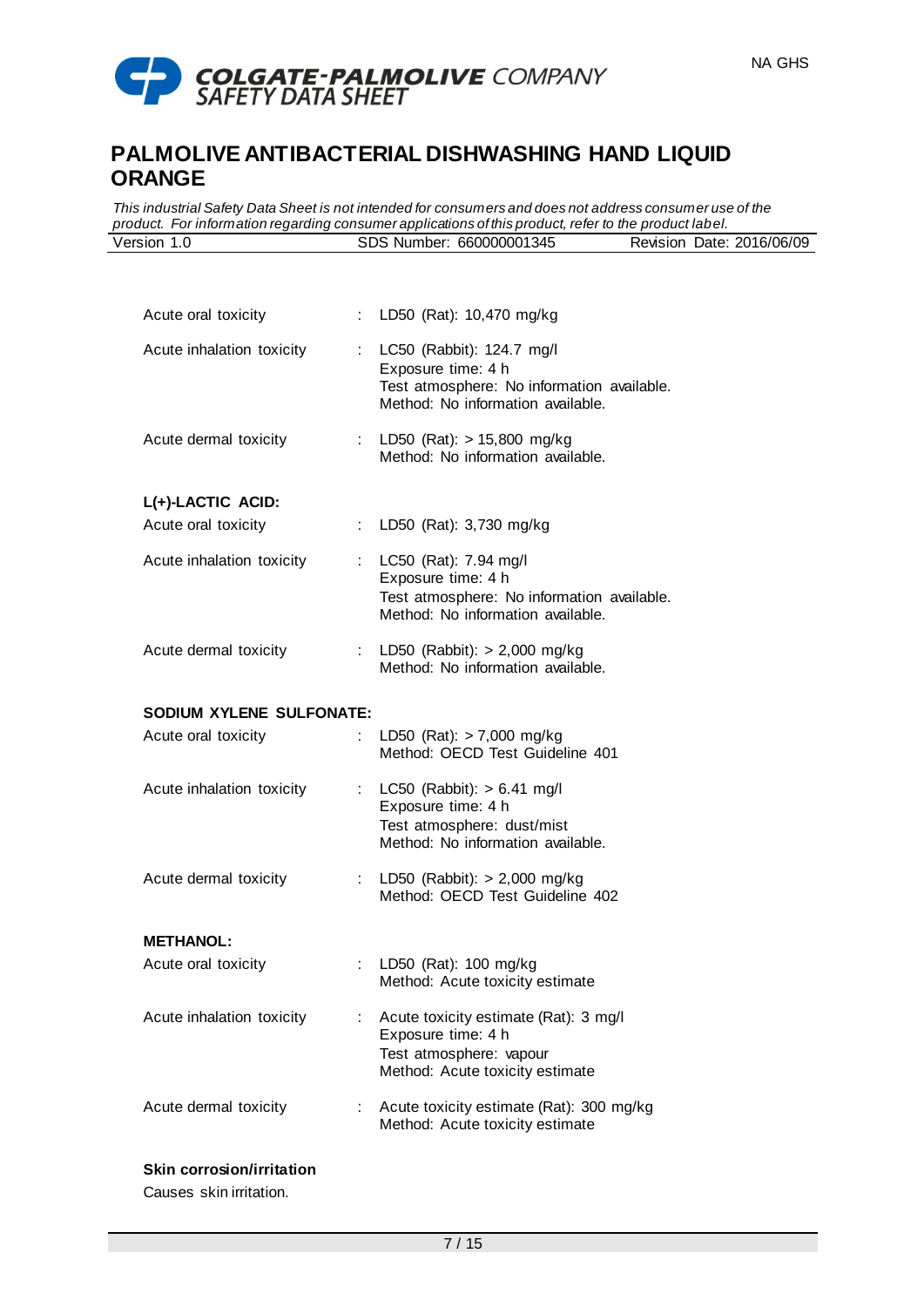

*This industrial Safety Data Sheet is not intended for consumers and does not address consumer use of the product. For information regarding consumer applications of this product, refer to the product label.* Version 1.0 SDS Number: 660000001345 Revision Date: 2016/06/09

#### **Product:**

Remarks: According to the classification criteria of the European Union, the product is not considered as being a skin irritant.

### **Components:**

**3-Lauroylamidopropyl betaine:** Result: Skin irritation

**SODIUM DODECYL BENZENE SULFONATE (LINEAR):**

Result: Severe skin irritation

**ETHANOL (ETHYL ALCOHOL):** Result: No skin irritation

**L(+)-LACTIC ACID:** Result: Severe skin irritation

# **SODIUM XYLENE SULFONATE:**

Result: Mild skin irritation

# **METHANOL:**

Result: No skin irritation

# **Serious eye damage/eye irritation**

Causes serious eye irritation.

#### **Product:**

Remarks: According to the classification criteria of the European Union, the product is not considered as being an eye irritant.

# **Components:**

# **3-Lauroylamidopropyl betaine:**

Result: Moderate eye irritation

# **SODIUM DODECYL BENZENE SULFONATE (LINEAR):**

Result: Irritation to eyes, reversing within 21 days

# **ETHANOL (ETHYL ALCOHOL):**

Result: Irritation to eyes, reversing within 21 days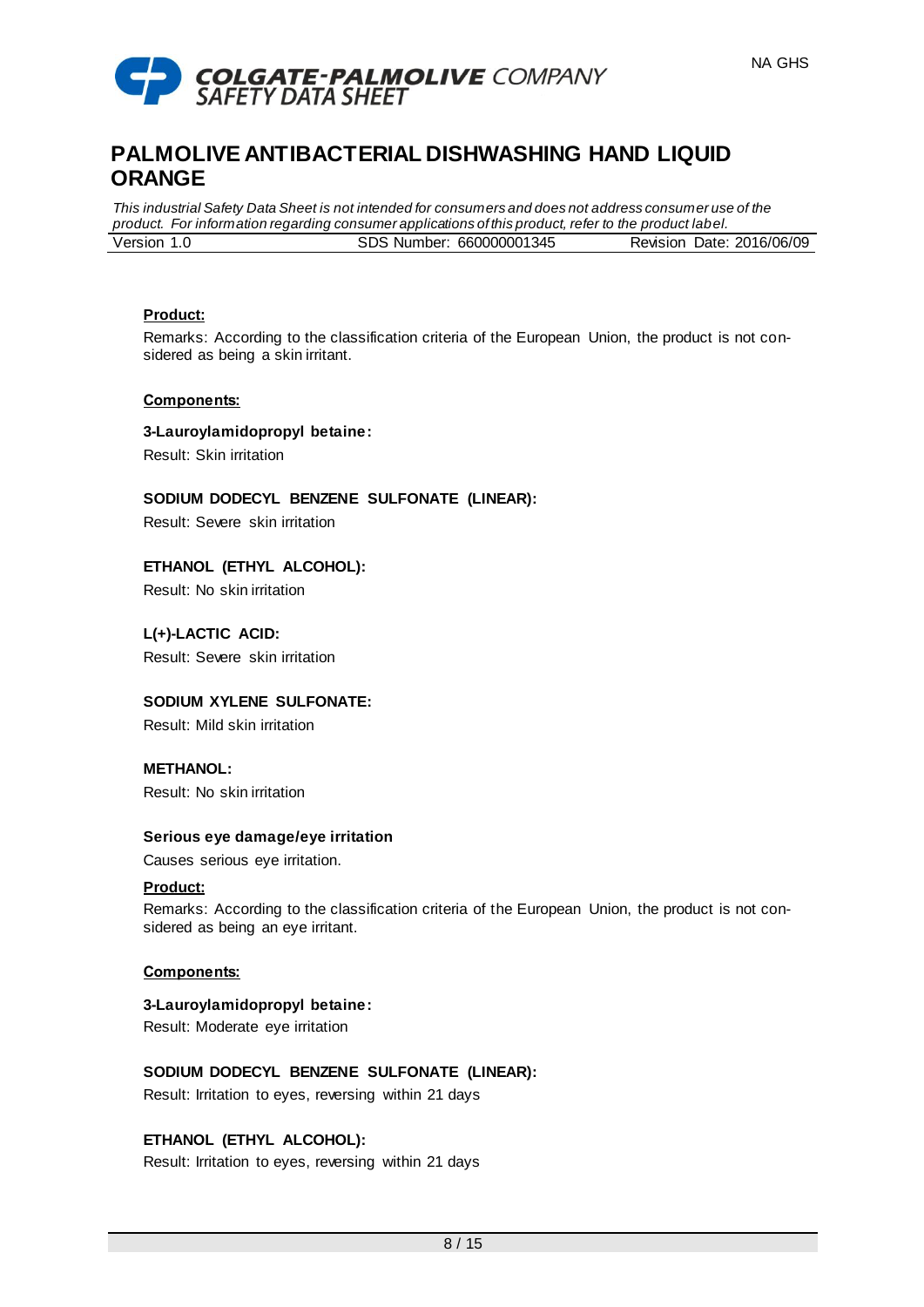

*This industrial Safety Data Sheet is not intended for consumers and does not address consumer use of the product. For information regarding consumer applications of this product, refer to the product label.* Version 1.0 SDS Number: 660000001345 Revision Date: 2016/06/09

# **L(+)-LACTIC ACID:**

Result: Risk of serious damage to eyes.

# **SODIUM XYLENE SULFONATE:**

Result: Irritation to eyes, reversing within 7 days

# **METHANOL:**

Result: No eye irritation

### **Respiratory or skin sensitisation**

**Skin sensitisation** Not classified based on available information.

# **Respiratory sensitisation**

Not classified based on available information.

**Product:** Remarks: No data available

# **Components:**

#### **3-Lauroylamidopropyl betaine:**

Exposure routes: Inhalation Result: Does not cause respiratory sensitisation.

Exposure routes: Dermal Result: Does not cause skin sensitisation.

# **SODIUM DODECYL BENZENE SULFONATE (LINEAR):**

Exposure routes: Inhalation Remarks: No data available

Exposure routes: Dermal Result: Does not cause skin sensitisation.

# **ETHANOL (ETHYL ALCOHOL):**

Exposure routes: Inhalation Remarks: No data available

Exposure routes: Dermal Result: Does not cause skin sensitisation.

# **L(+)-LACTIC ACID:**

Exposure routes: Inhalation Result: Does not cause respiratory sensitisation.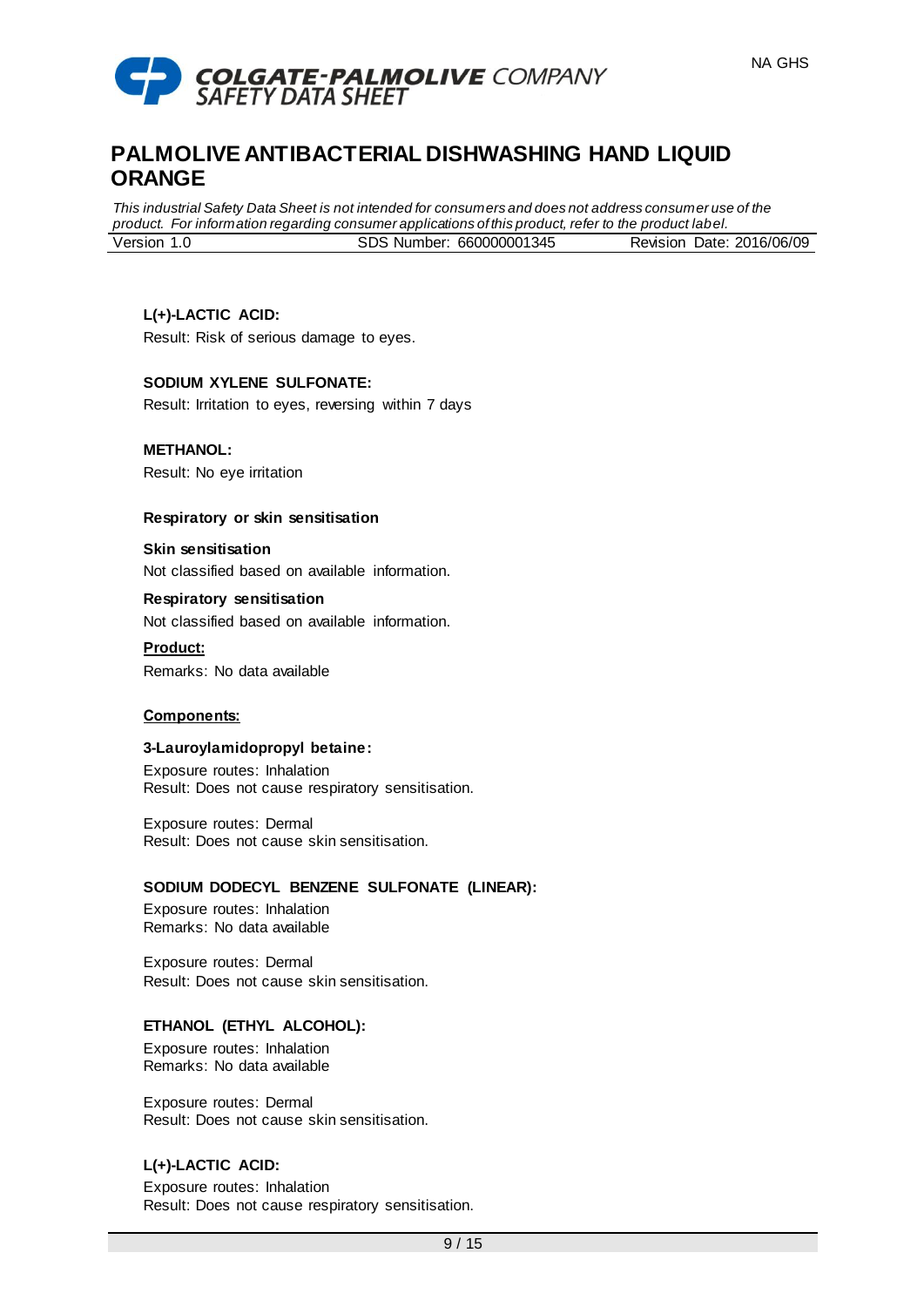

*This industrial Safety Data Sheet is not intended for consumers and does not address consumer use of the product. For information regarding consumer applications of this product, refer to the product label.* Version 1.0 SDS Number: 660000001345 Revision Date: 2016/06/09

Exposure routes: Dermal Result: Does not cause skin sensitisation.

#### **SODIUM XYLENE SULFONATE:**

Exposure routes: Inhalation Remarks: No data available

Exposure routes: Dermal Result: Does not cause skin sensitisation.

#### **METHANOL:**

Exposure routes: Inhalation Remarks: No data available

Exposure routes: Dermal Result: Does not cause skin sensitisation.

#### **Germ cell mutagenicity**

Not classified based on available information.

#### **Carcinogenicity**

Not classified based on available information.

**IARC** Group 1: Carcinogenic to humans This finished consumer product is not expected to exhibit carcinogenic effects. Exposure through ingestion of Ethanol (64-17-5) is not applicable to the intended use of this product.

> ETHANOL (ETHYL ALCOHOL) 64-17-5

**OSHA** No component of this product present at levels greater than or equal to 0.1% is identified as a carcinogen or potential carcinogen by OSHA.

**NTP** No component of this product present at levels greater than or equal to 0.1% is identified as a known or anticipated carcinogen by NTP.

#### **Reproductive toxicity**

Not classified based on available information.

#### **STOT - single exposure**

Not classified based on available information.

#### **STOT - repeated exposure**

Not classified based on available information.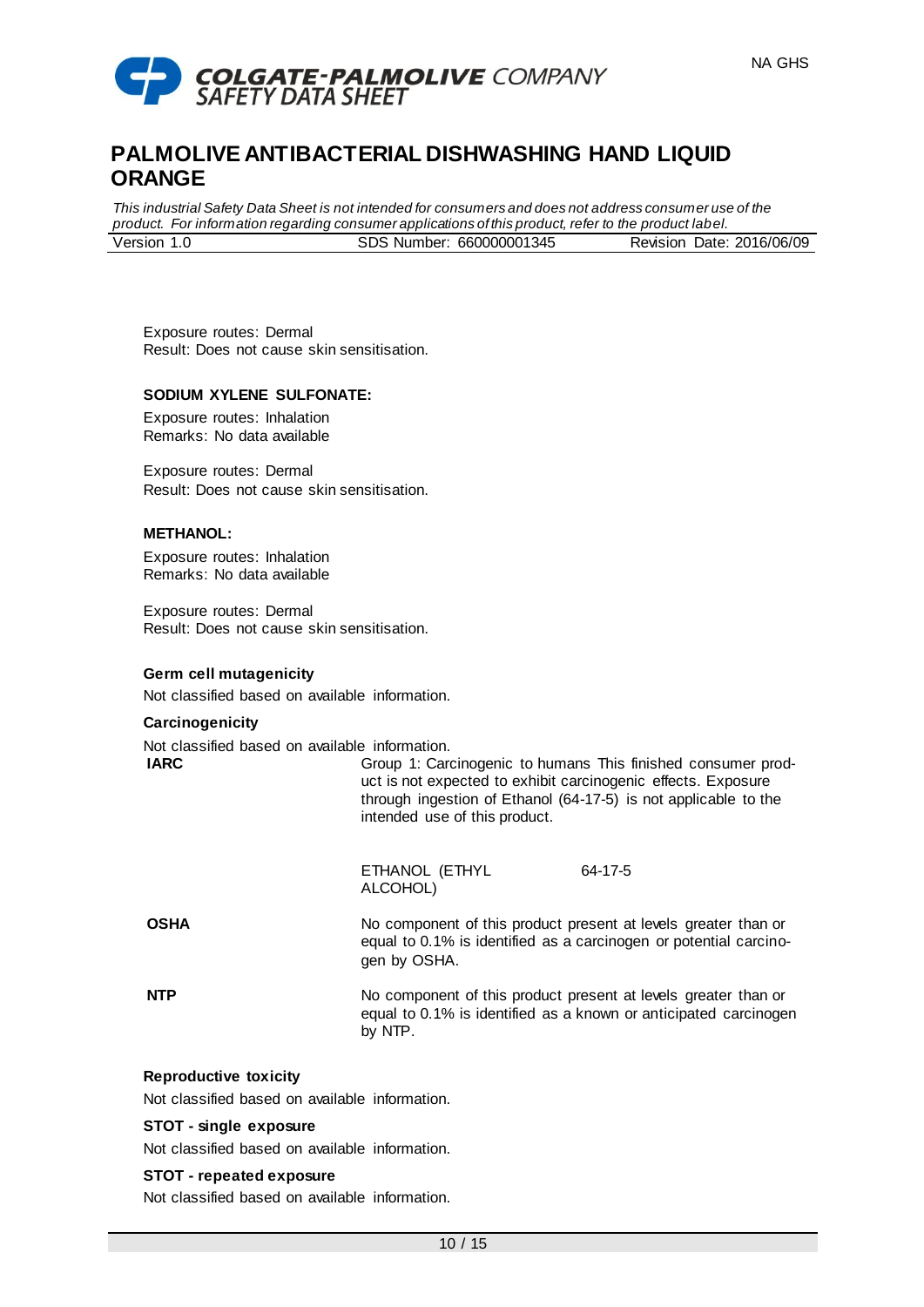

*This industrial Safety Data Sheet is not intended for consumers and does not address consumer use of the product. For information regarding consumer applications of this product, refer to the product label.* Version 1.0 SDS Number: 660000001345 Revision Date: 2016/06/09

# **Aspiration toxicity**

Not classified based on available information.

#### **Further information**

#### **Product:**

Remarks: This product has not been tested as a whole. However, this formula was reviewed by expert toxicologists in the Product Safety Assurance Department of Colgate-Palmolive and is determined to be safe for its intended use. This review has taken into consideration available safety-related information including information on individual ingredients, similar formulas and potential ingredient interactions. This review is a component of the hazard determination used to prepare the statements in Section 3 of the SDS.

### **SECTION 12. ECOLOGICAL INFORMATION**

The product has not been tested as a whole for environmental toxicity. However, environmental information on the ingredients in this product have been reviewed by the Environmental, Health and Safety group of Colgate-Palmolive and determined to have an acceptable environmental profile. This evaluation is based on available information on individual ingredients, interactions of ingredients, and similar ingredients. Biodegradability claims are supported by data on ingredients (i.e., surfactants are biodegradable) or testing conducted on the final product (i.e., This product is biodegradable).

# **SECTION 13. DISPOSAL CONSIDERATIONS**

|  | Disposal methods |
|--|------------------|
|--|------------------|

| Waste from residues    | Offer surplus and non-recyclable solutions to a licensed dis-<br>posal company.                                                  |
|------------------------|----------------------------------------------------------------------------------------------------------------------------------|
| Contaminated packaging | Empty remaining contents.<br>Empty containers should be taken to an approved waste han-<br>dling site for recycling or disposal. |

#### **SECTION 14. TRANSPORT INFORMATION**

| DOT         | NA 1993 Combustible liquid, N.O.S. (ETHANOL (ETHYL ALCOHOL)), 3, III<br>DOT Non-Bulk: Not Regulated |
|-------------|-----------------------------------------------------------------------------------------------------|
| <b>TDG</b>  | UN 1993, Flammable Liquid, N.O.S. (ETHANOL (ETHYL ALCOHOL)), 3, III                                 |
| <b>IATA</b> | UN 1993, Flammable Liquid, N.O.S. (ETHANOL (ETHYL ALCOHOL)), 3, III                                 |
| <b>IMDG</b> | UN 1993, Flammable Liquid, N.O.S. (ETHANOL (ETHYL ALCOHOL)), 3, III                                 |
| <b>ADR</b>  |                                                                                                     |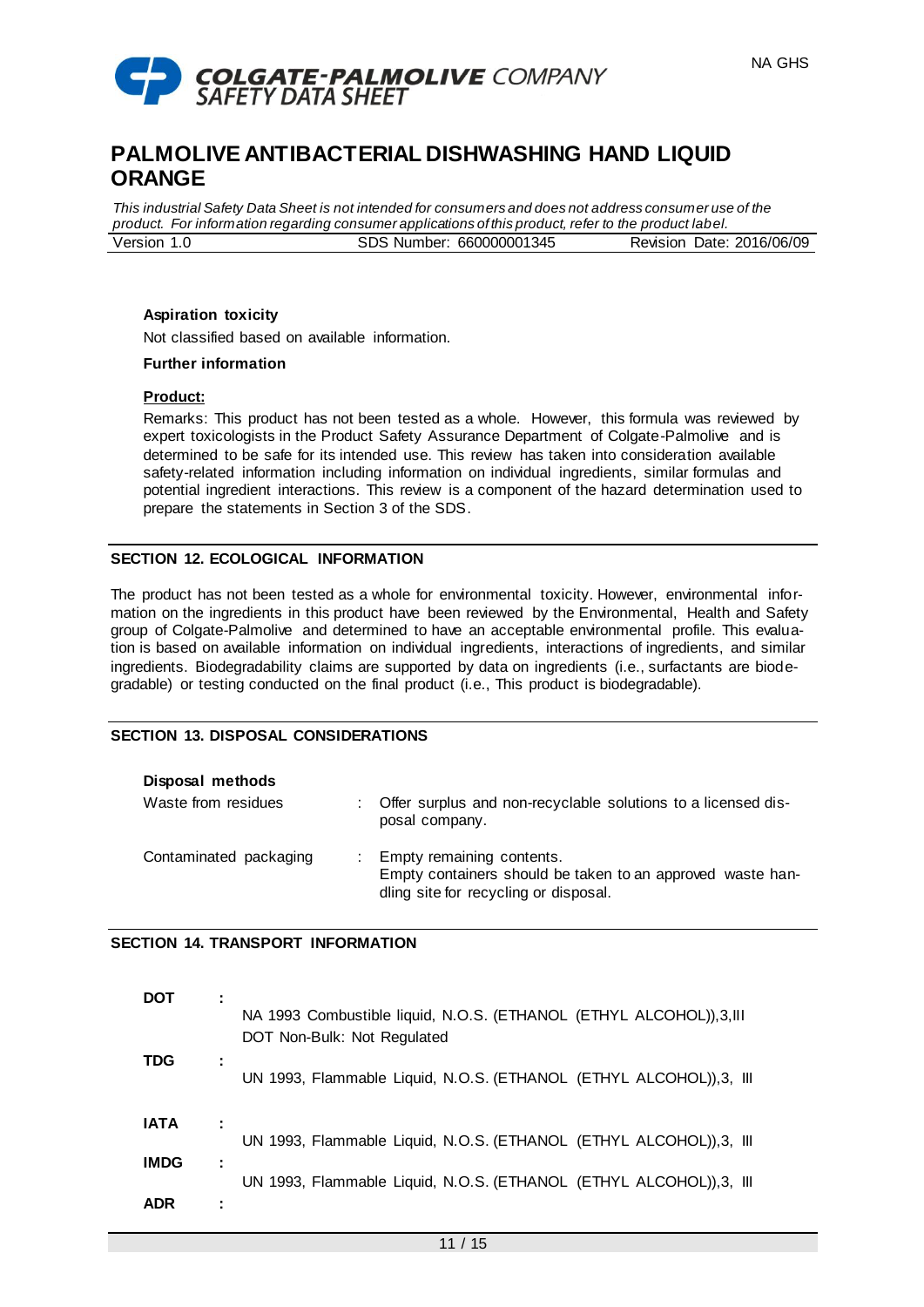

*This industrial Safety Data Sheet is not intended for consumers and does not address consumer use of the product. For information regarding consumer applications of this product, refer to the product label.* Version 1.0 SDS Number: 660000001345 Revision Date: 2016/06/09

UN 1993, Flammable Liquid, N.O.S. (ETHANOL (ETHYL ALCOHOL)),3, III

### **International Regulation**

# **Transport in bulk according to Annex II of MARPOL 73/78 and the IBC Code**

Not applicable for product as supplied.

**National Regulations**

### **SECTION 15. REGULATORY INFORMATION**

### **EPCRA - Emergency Planning and Community Right-to-Know Act**

#### **CERCLA Reportable Quantity**

| Components               | CAS-No.    |       | Component RQ   Calculated product RQ |
|--------------------------|------------|-------|--------------------------------------|
|                          |            | (lbs) | (Ibs)                                |
| METHANOL                 | 67-56-1    | 100   | 100 (F003)                           |
| I SODIUM DODECYL BENZENE | 25155-30-0 | 1000  |                                      |
| SULFONATE (LINEAR)       |            |       |                                      |

\*: Calculated RQ exceeds reasonably attainable upper limit.

#### **SARA 304 Extremely Hazardous Substances Reportable Quantity**

| Components                                                  | CAS-No.                                                                                                      | Component RQ                                                                                                                                                                            | Calculated product RQ |  |
|-------------------------------------------------------------|--------------------------------------------------------------------------------------------------------------|-----------------------------------------------------------------------------------------------------------------------------------------------------------------------------------------|-----------------------|--|
|                                                             |                                                                                                              | (lbs)                                                                                                                                                                                   | (lbs)                 |  |
| SULFURIC ACID                                               | 7664-93-9                                                                                                    | 1000                                                                                                                                                                                    | $\star$               |  |
| *: Calculated RQ exceeds reasonably attainable upper limit. |                                                                                                              |                                                                                                                                                                                         |                       |  |
| SARA 311/312 Hazards                                        | : Acute Health Hazard                                                                                        |                                                                                                                                                                                         |                       |  |
| <b>SARA 302</b>                                             | No chemicals in this material are subject to the reporting re-<br>quirements of SARA Title III, Section 302. |                                                                                                                                                                                         |                       |  |
| <b>SARA 313</b>                                             |                                                                                                              | This material does not contain any chemical components with<br>known CAS numbers that exceed the threshold (De Minimis)<br>reporting levels established by SARA Title III, Section 313. |                       |  |

### **Clean Air Act**

This product neither contains, nor was manufactured with a Class I or Class II ODS as defined by the U.S. Clean Air Act Section 602 (40 CFR 82, Subpt. A, App.A + B).

This product does not contain any hazardous air pollutants (HAP), as defined by the U.S. Clean Air Act Section 112 (40 CFR 61).

This product does not contain any chemicals listed under the U.S. Clean Air Act Section 112(r) for Accidental Release Prevention (40 CFR 68.130, Subpart F).

The following chemical(s) are listed under the U.S. Clean Air Act Section 111 SOCMI Intermediate or Final VOC's (40 CFR 60.489):

| ETHANOL (ETHYL | 64-17-5 | 4.1759 % |
|----------------|---------|----------|
| ALCOHOL)       |         |          |

#### **Clean Water Act**

The following Hazardous Substances are listed under the U.S. CleanWater Act, Section 311, Table 116.4A: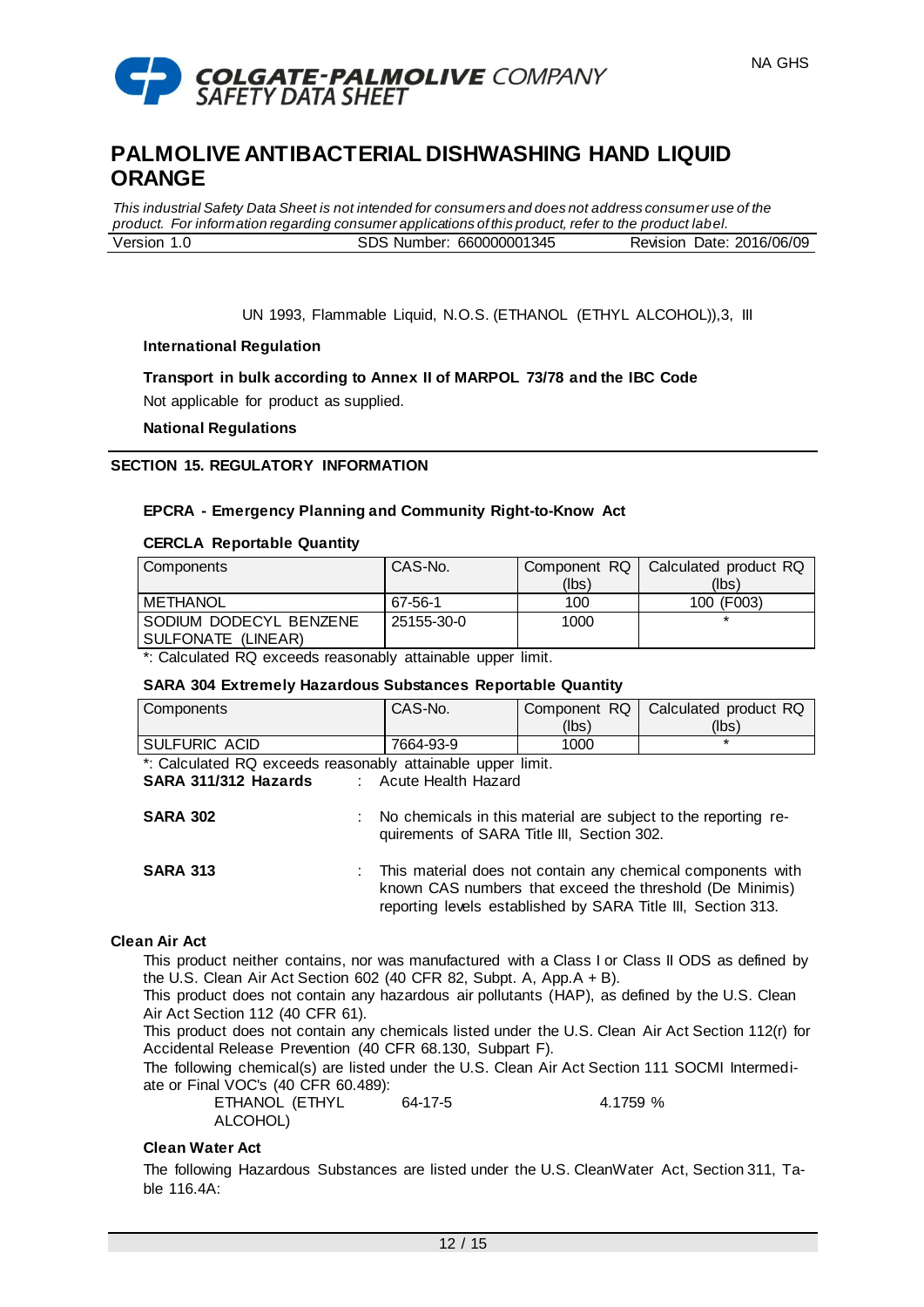

*This industrial Safety Data Sheet is not intended for consumers and does not address consumer use of the product. For information regarding consumer applications of this product, refer to the product label.* Version 1.0 SDS Number: 660000001345 Revision Date: 2016/06/09

SODIUM DODECYL BENZENE SULFONATE (LINEAR) 25155-30-0 4.221 % SULFURIC ACID 7664-93-9 0.0008 % The following Hazardous Chemicals are listed under the U.S. CleanWater Act, Section 311, Table 117.3: SODIUM DODECYL BENZENE SULFONATE (LINEAR) 25155-30-0 4.221 % SULFURIC ACID 7664-93-9 0.0008 % This product does not contain any toxic pollutants listed under the U.S. Clean Water Act Section 307 **US State Regulations Massachusetts Right To Know** SODIUM DODECYL BENZENE SULFONATE (LINEAR) 25155-30-0 1 - 5 % ETHANOL (ETHYL ALCOHOL) 64-17-5 1 - 5 %<br>SULFURIC ACID 7664-93-9 0 - 0.1 % SULFURIC ACID **Pennsylvania Right To Know** WATER 7732-18-5 50 - 70 % Sodium C12-C13 2EO sulfate Not Assigned 10 - 20 % 3-Lauroylamidopropyl betaine 4292-10-8 1 - 5 % SODIUM DODECYL BENZENE SULFONATE (LINEAR) 25155-30-0 1 - 5 % ETHANOL (ETHYL ALCOHOL) 64-17-5 1 - 5 % METHANOL 67-56-1 0.1 - 1 % SODIUM SULFATE  $7757-82-6$  0.1 - 1 % **New Jersey Right To Know** WATER 7732-18-5 50 - 70 % Sodium C12-C13 2EO sulfate Not Assigned 10 - 20 % 3-Lauroylamidopropyl betaine 4292-10-8 1 - 5 % SODIUM DODECYL BENZENE SULFONATE (LINEAR) 25155-30-0 1 - 5 % ETHANOL (ETHYL ALCOHOL) 64-17-5 1 - 5 %<br>METHANOL 67-56-1 0.1 - 1 % METHANOL 67-56-1 0.1 - 1 % **The components of this product are reported in the following inventories:**

TSCA **All ingredients in this product are listed on the TSCA Inventory** or are not required to be listed on the TSCA Inventory.

# **TSCA list**

No substances are subject to a Significant New Use Rule.

No substances are subject to TSCA 12(b) export notification requirements.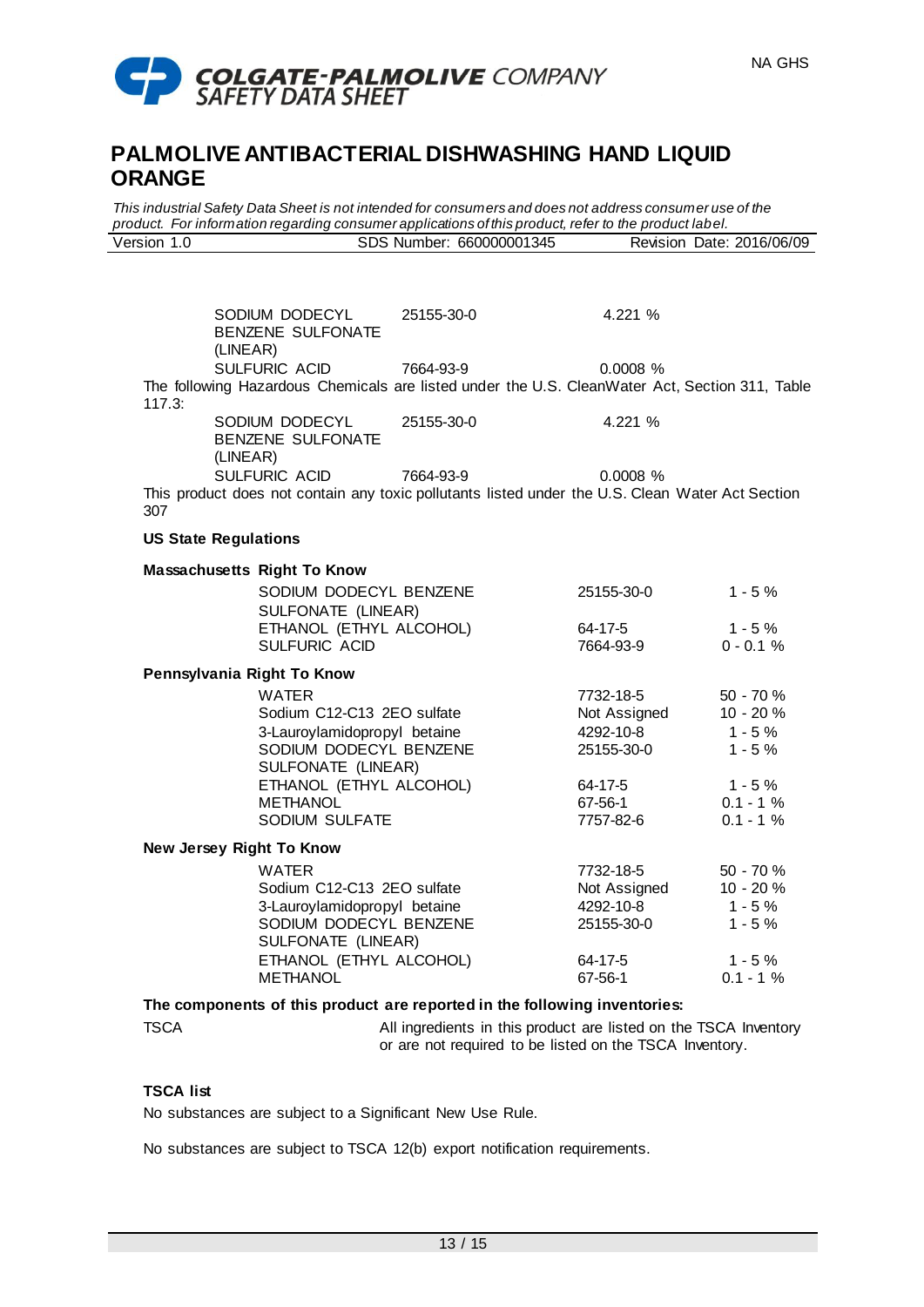

*This industrial Safety Data Sheet is not intended for consumers and does not address consumer use of the product. For information regarding consumer applications of this product, refer to the product label.* Version 1.0 SDS Number: 660000001345 Revision Date: 2016/06/09

### **SECTION 16. OTHER INFORMATION**

#### **Full text of other abbreviations**

AICS - Australian Inventory of Chemical Substances; ASTM - American Society for the Testing of Materials; bw - Body weight; CERCLA - Comprehensive Environmental Response, Compensation, and Liability Act; CMR - Carcinogen, Mutagen or Reproductive Toxicant; DIN - Standard of the German Institute for Standardisation; DOT - Department of Transportation; DSL - Domestic Substances List (Canada); ECx - Concentration associated with x% response; EHS - Extremely Hazardous Substance; ELx - Loading rate associated with x% response; EmS - Emergency Schedule; ENCS - Existing and New Chemical Substances (Japan); ErCx - Concentration associated with x% growth rate response; ERG - Emergency Response Guide; GHS - Globally Harmonized System; GLP - Good Laboratory Practice; HMIS - Hazardous Materials Identification System; IARC - International Agency for Research on Cancer; IATA - International Air Transport Association; IBC - International Code for the Construction and Equipment of Ships carrying Dangerous Chemicals in Bulk; IC50 - Half maximal inhibitory concentration; ICAO - International Civil Aviation Organization; IECSC - Inventory of Existing Chemical Substances in China; IMDG - International Maritime Dangerous Goods; IMO - International Maritime Organization; ISHL - Industrial Safety and Health Law (Japan); ISO - International Organisation for Standardization; KECI - Korea Existing Chemicals Inventory; LC50 - Lethal Concentration to 50 % of a test population; LD50 - Lethal Dose to 50% of a test population (Median Lethal Dose); MARPOL - International Convention for the Prevention of Pollution from Ships; MSHA - Mine Safety and Health Administration; n.o.s. - Not Otherwise Specified; NFPA - National Fire Protection Association; NO(A)EC - No Observed (Adverse) Effect Concentration; NO(A)EL - No Observed (Adverse) Effect Level; NOELR - No Observable Effect Loading Rate; NTP - National Toxicology Program; NZIoC - New Zealand Inventory of Chemicals; OECD - Organization for Economic Co-operation and Development; OPPTS - Office of Chemical Safety and Pollution Prevention; PBT - Persistent, Bioaccumulative and Toxic substance; PICCS - Philippines Inventory of Chemicals and Chemical Substances; (Q)SAR - (Quantitative) Structure Activity Relationship; RCRA - Resource Conservation and Recovery Act; REACH - Regulation (EC) No 1907/2006 of the European Parliament and of the Council concerning the Registration, Evaluation, Authorisation and Restriction of Chemicals ; RQ - Reportable Quantity; SADT - Self-Accelerating Decomposition Temperature; SARA - Superfund Amendments and Reauthorization Act; SDS - Safety Data Sheet; TCSI - Taiwan Chemical Substance Inventory; TSCA - Toxic Substances Control Act (United States); UN - United Nations; UNRTDG - United Nations Recommendations on the Transport of Dangerous Goods; vPvB - Very Persistent and Very Bioaccumulative